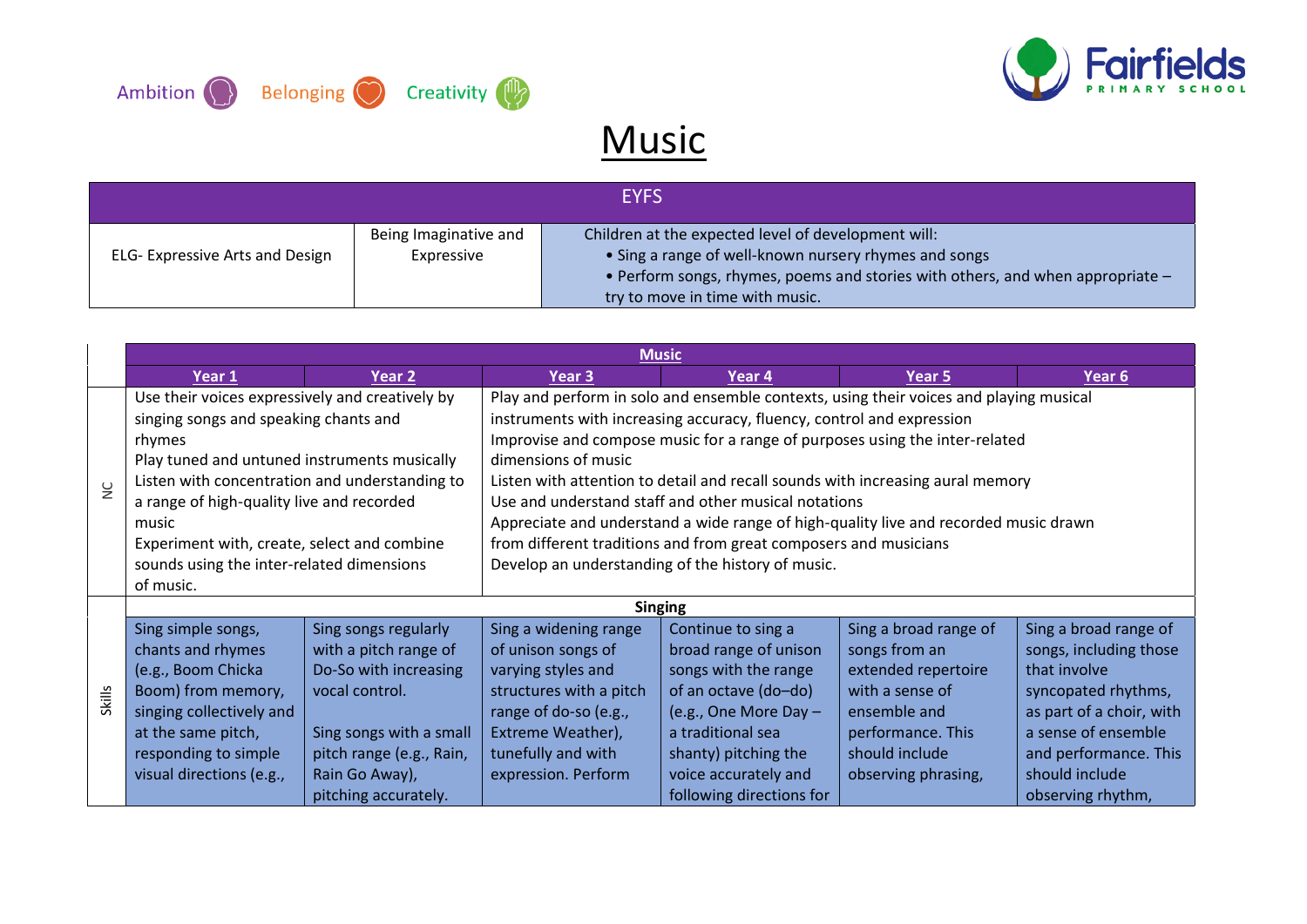

| Ambition<br>Creativity<br><b>Belonging</b> |                         |                         |                         |                        |                           |  |  |  |
|--------------------------------------------|-------------------------|-------------------------|-------------------------|------------------------|---------------------------|--|--|--|
| stop, start, loud or                       |                         | forte and piano, loud   | getting louder          | accurate pitching and  | phrasing, accurate        |  |  |  |
| quiet) and counting in.                    | Know the meaning of     | and soft.               | (crescendo) and         | appropriate style.     | pitching and              |  |  |  |
|                                            | dynamics (loud/quiet)   |                         | quieter (decrescendo).  |                        | appropriate style.        |  |  |  |
| Begin with simple                          | and tempo (fast/slow)   | Walk, move or clap a    |                         | Sing three-part        |                           |  |  |  |
| songs with a very small                    | and be able to          | steady beat with        | Sing rounds and         | rounds, partner songs, | Continue to sing three-   |  |  |  |
| range, mi-so (e.g.,                        | demonstrate these       | others, changing the    | partner songs in        | and songs with a verse | and four-part rounds      |  |  |  |
| Hello, How are You)                        | when singing by         | speed of the beat as    | different time          | and a chorus.          | or partner songs, and     |  |  |  |
| and then slightly wider                    | responding to (a) the   | the tempo of the        | signatures (2, 3 and 4- |                        | experiment with           |  |  |  |
| (e.g., Bounce High,                        | leader's directions and | music changes.          | time) (e.g., Our        |                        | positioning singers       |  |  |  |
| Bounce Low). Include                       | (b) visual symbols      | Perform actions         | Dustbin) and begin to   |                        | randomly within the       |  |  |  |
| pentatonic songs (e.g.,                    | (e.g., crescendo,       | confidently and in time | sing repertoire with    |                        | $group - i.e., no longer$ |  |  |  |
| Dr Knickerbocker).                         | decrescendo and         | to a range of action    | small and large leaps   |                        | in discrete parts $-$ in  |  |  |  |
|                                            | pause).                 | songs                   | as well as a simple     |                        | order to develop          |  |  |  |
| Sing a wide range of                       |                         |                         | second part to          |                        | greater listening skills, |  |  |  |
| call and response                          |                         |                         | introduce vocal         |                        | balance between parts     |  |  |  |
| songs (e.g., Pretty                        |                         |                         | harmony (e.g., Hear     |                        | and vocal                 |  |  |  |
| <b>Trees Around the</b>                    |                         |                         | the Wind).              |                        | independence.             |  |  |  |
| World from Rhythms                         |                         |                         |                         |                        |                           |  |  |  |
| of Childhood), to                          |                         |                         |                         |                        | Perform a range of        |  |  |  |
| control vocal pitch and                    |                         |                         |                         |                        | songs as a choir in       |  |  |  |
| to match the pitch                         |                         |                         |                         |                        | school assemblies,        |  |  |  |
| they hear with                             |                         |                         |                         |                        | school performance        |  |  |  |
| accuracy.                                  |                         |                         |                         |                        | opportunities and to a    |  |  |  |
|                                            |                         |                         |                         |                        | wider audience.           |  |  |  |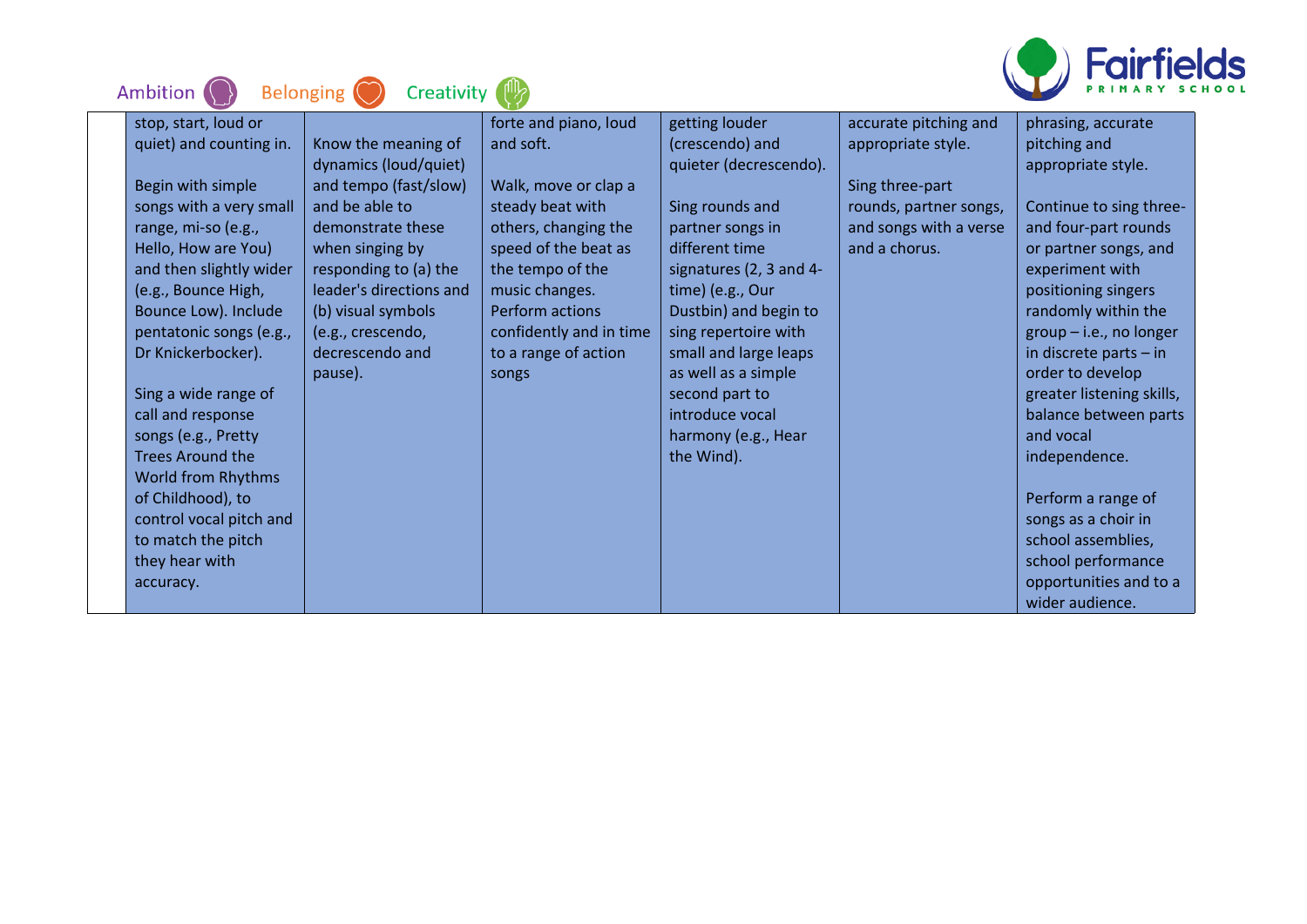

|            | Ambition                                                                                                                                                                                                         | <b>Belonging</b><br>Creativity                                                                                                                                                                                                                                                                                    |                                                                                                                                                                                                                             |                                                                                                                                                                                                                                                                                          |                                                                                                                                                                                                                                                                               | 111 II <del>C</del>                                                                                                                |
|------------|------------------------------------------------------------------------------------------------------------------------------------------------------------------------------------------------------------------|-------------------------------------------------------------------------------------------------------------------------------------------------------------------------------------------------------------------------------------------------------------------------------------------------------------------|-----------------------------------------------------------------------------------------------------------------------------------------------------------------------------------------------------------------------------|------------------------------------------------------------------------------------------------------------------------------------------------------------------------------------------------------------------------------------------------------------------------------------------|-------------------------------------------------------------------------------------------------------------------------------------------------------------------------------------------------------------------------------------------------------------------------------|------------------------------------------------------------------------------------------------------------------------------------|
| Knowledge  | I know how to perform<br>songs from memory,<br>responding to visual<br>and verbal direction<br>and cues.<br>I know the role of the<br>conductor.<br>I know how to sing a<br>range of call and<br>response songs. | I know how to<br>complete a number of<br>pitch matching<br>exercises to increase<br>aural accuracy.<br>I know how to take<br>visual directions from<br>the instructor.<br>I know representations<br>of crescendo (getting<br>louder), diminuendo<br>(getting quieter) and a<br>crotchet rest (one beat<br>pause). | I know how to sing<br>songs with different<br>tempos.<br>I know how to clap<br>along with the song<br>before I begin singing<br>it.<br>I know how to perform<br>in the larger class<br>ensemble, small<br>groups and solos. | I know that Crescendo<br>means getting louder<br>and Diminuendo<br>means getting quieter.<br>I know how anatomical<br>factors of singing and<br>help gain accuracy<br>when pitching their<br>voice.<br>I will begin to know<br>what key signatures<br>are and what purpose<br>they have. | I know the key<br>characteristics of the<br>piece, e.g., vocal hooks<br>and melisma.<br>I know how to sing<br>different songs to<br>represent that genre<br>or musical era.<br>I know how to sing<br>more complex songs<br>such as three-part<br>rounds and partner<br>songs. | I know how to sing in<br>harmonies both in and<br>out of parts.<br>I know stage etiquette<br>and how to behave<br>when performing. |
| Junior Jam | Singing Lite Level 1<br>African Drumming<br>(Lite)<br>Song writing with<br>Glockenspiels Lite<br>Level 1                                                                                                         | Singing Lite Level 2                                                                                                                                                                                                                                                                                              | Singing Level 1                                                                                                                                                                                                             | Singing Level 2                                                                                                                                                                                                                                                                          | Singing Level 1, Level 2<br>and Level 3                                                                                                                                                                                                                                       |                                                                                                                                    |

|        |                       |                        |                        | Listening            |                         |                         |
|--------|-----------------------|------------------------|------------------------|----------------------|-------------------------|-------------------------|
|        | Listen to an array of | Listen to a wealth of  | Listen to a mixture of | Listen and creating  | Listen to Jazz and will | Listen and recreate     |
|        | music to introduce    | different music and    | commercial and         | music for the moving | listen to the work of   | popular songs from      |
| Skills | them to music they    | look at how fusing two | musical theatre songs  | image. To look at    | 11 Jazz artists and     | 1960's soul to twenty-  |
|        | may not have heard    | genres together can    | from popular culture.  | soundtracks and what | musicians.              | first century Pop.      |
|        | before.               | alter the original.    |                        | instrumentation and  |                         |                         |
|        |                       |                        | Pupils will play a     | inter-related        | Learn about Motown      | Learn about World       |
|        |                       |                        | number of pieces       | dimensions of music  | and Soul listening and  | music. Pupils listen to |

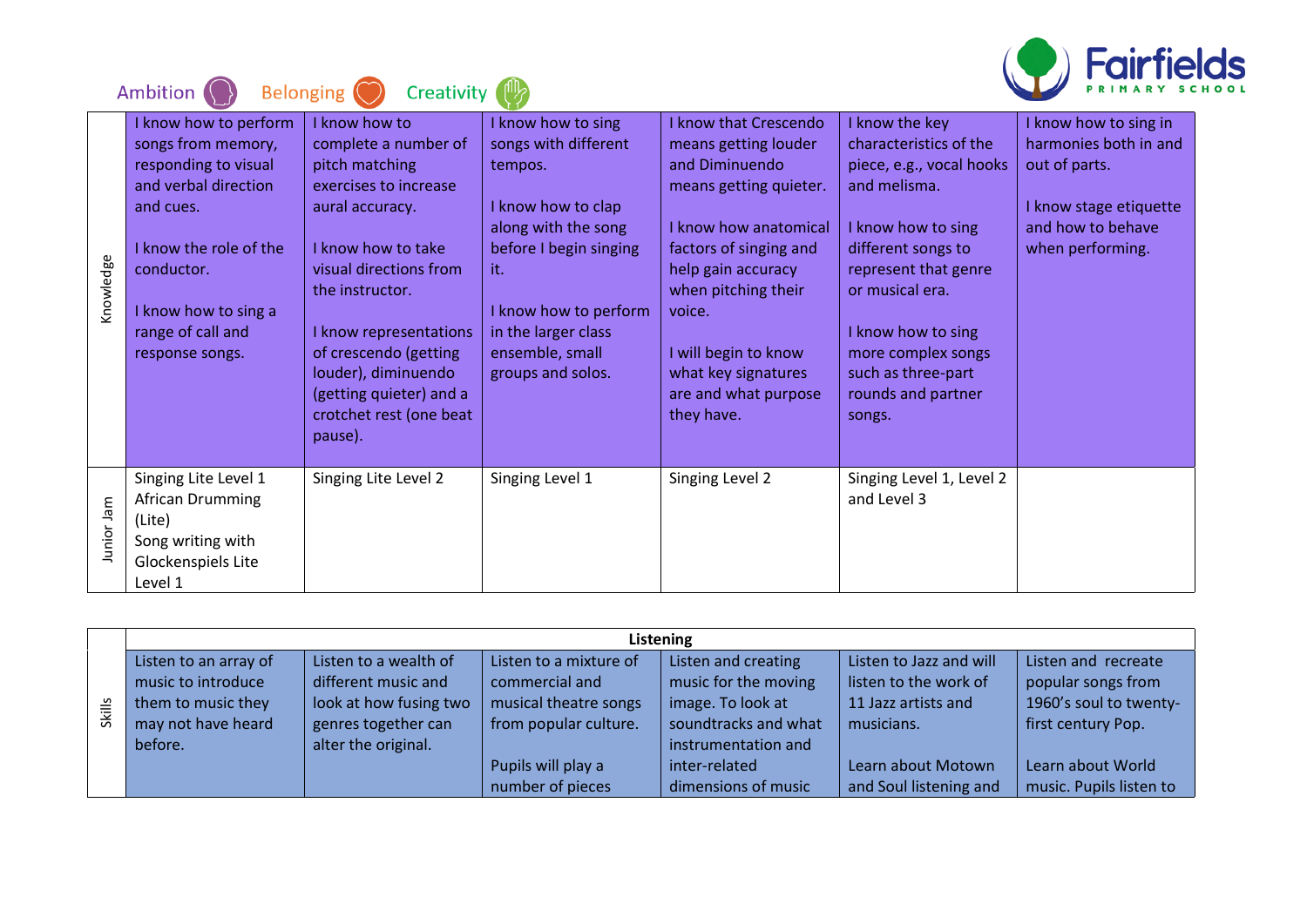

| <b>Belonging</b><br><b>Ambition</b>                              | Creativity                                                                                                                                                            |                                                                                                                                                                                                                                                     |                                                                                                                                                                                                                                                                                                                                                                                                                                                       |                                                                                                                                                                                                                                                                                                                                                                                                | ''''<br>RY SCI                                                                          |
|------------------------------------------------------------------|-----------------------------------------------------------------------------------------------------------------------------------------------------------------------|-----------------------------------------------------------------------------------------------------------------------------------------------------------------------------------------------------------------------------------------------------|-------------------------------------------------------------------------------------------------------------------------------------------------------------------------------------------------------------------------------------------------------------------------------------------------------------------------------------------------------------------------------------------------------------------------------------------------------|------------------------------------------------------------------------------------------------------------------------------------------------------------------------------------------------------------------------------------------------------------------------------------------------------------------------------------------------------------------------------------------------|-----------------------------------------------------------------------------------------|
| To watch<br>performances and<br>hear traditional Samba<br>music. | To engage in<br>discussions about the<br>feelings and the<br>instrumentation.<br>To watch<br>performances and<br>hear music in the style<br>of Indonesia -<br>Gamelan | spanning past decades<br>of popular culture.<br>Within this course, as<br>well as playing<br>traditional Dhol Music<br>and Chaals, the pupils<br>will have lots of<br>opportunities to watch<br>performances and<br>hear music from this<br>region. | are used to give off<br>certain tones.<br>To look at the use of<br>leitmotifs and<br>soundtrack dissonance<br>within films.<br>To look at the work of<br>15 classical composers,<br>ranging from the<br>1600's to the present<br>day.<br>As well as playing<br>traditional steel pan<br>music including<br>Reggae, Mambo and<br>Calypso, pupils will<br>have lots of<br>opportunities to watch<br>performances and<br>hear music from this<br>region. | analyse work from ten<br>artists and groups.<br>Learn about bands<br>from the 80's,<br><b>Boybands and Girl</b><br>bands from the 90's<br>and Brit Pop.<br>Within this course, as<br>well as playing<br>traditional steel pan<br>music including<br>Reggae, Mambo and<br>Calypso, pupils will<br>have lots of<br>opportunities to watch<br>performances and<br>hear music from this<br>region. | <b>Sitars and Tablas from</b><br>India and hear them in<br>traditional Indian<br>music. |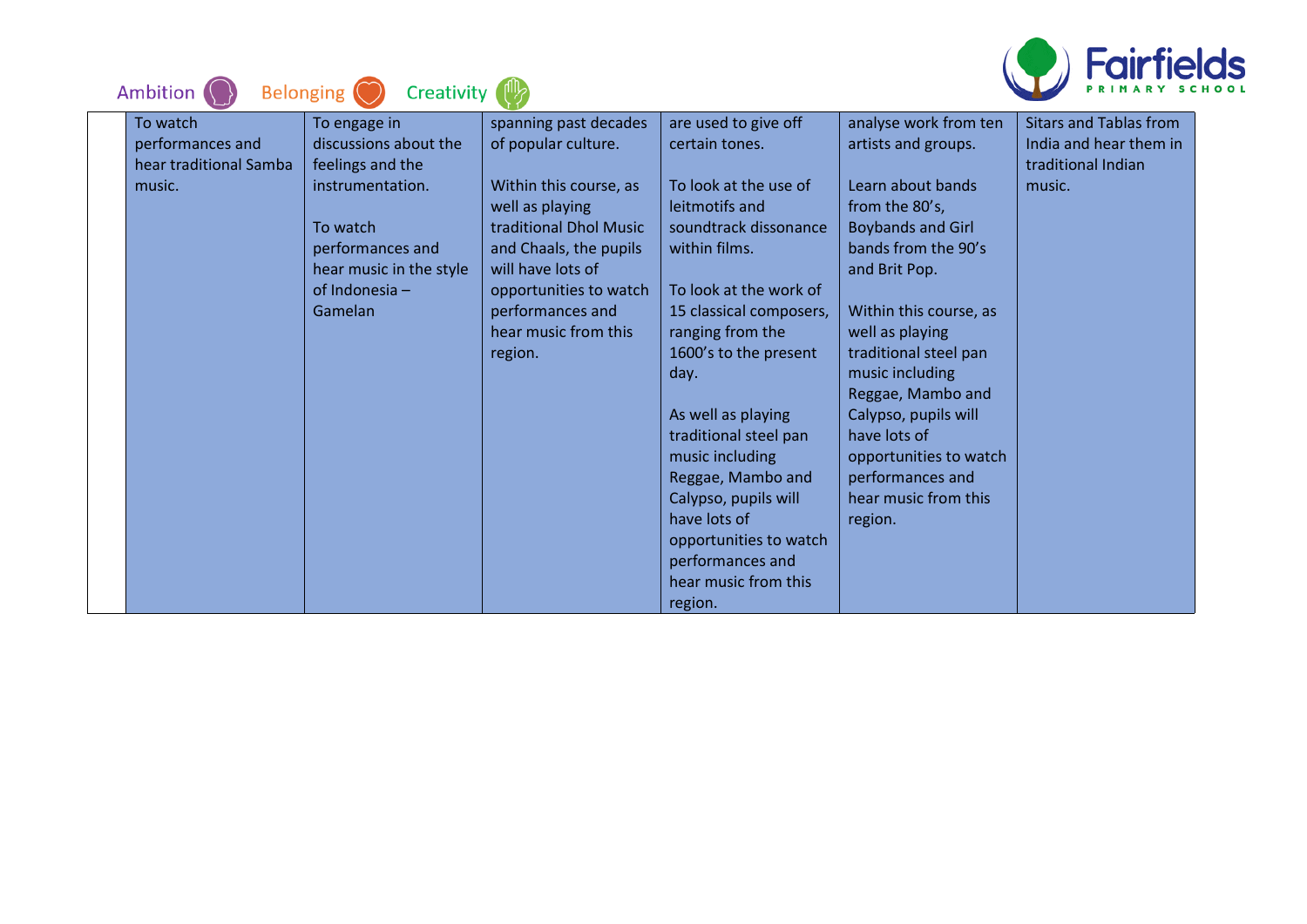

|            | Ambition                                    | Creativity<br><b>Belonging</b>                                                                                     |                                                                                                         |                                                                                                                     |                                                                                                      | <b>ENTERNATION</b>                                                         |
|------------|---------------------------------------------|--------------------------------------------------------------------------------------------------------------------|---------------------------------------------------------------------------------------------------------|---------------------------------------------------------------------------------------------------------------------|------------------------------------------------------------------------------------------------------|----------------------------------------------------------------------------|
| Knowledge  | I know how to discuss<br>about the feelings | I know how two<br>genres can fuse<br>together<br>I know how to discuss<br>the feelings and the<br>instrumentation. | I know how to listen<br>and compare<br>commercial and<br>musical theatre songs<br>from popular culture. | I know how<br>instrumentation and<br>inter-related<br>dimensions of music<br>are used to give off<br>certain tones. | I know famous jazz,<br>Motown and pop band<br>artists and can discuss<br>and compare their<br>music. | know how to take<br>influence from songs<br>and use it in my own<br>music. |
|            |                                             |                                                                                                                    |                                                                                                         | I know classical<br>composers include                                                                               |                                                                                                      |                                                                            |
|            |                                             |                                                                                                                    |                                                                                                         | <b>Mozart and Beethoven</b>                                                                                         |                                                                                                      |                                                                            |
|            | Songwriting Lite Level                      | Songwriting with                                                                                                   | Songwriting with                                                                                        | Songwriting with                                                                                                    | Songwriting with                                                                                     | Singing Level 1, Level                                                     |
|            |                                             | Glockenspiels Lite                                                                                                 | Glockenspiels Level 1                                                                                   | Glockenspiels Level 2                                                                                               | Glockenspiels Level 3                                                                                | 2, Level 3 and Level 4                                                     |
| Junior Jam | Samba Drumming                              | Level 2                                                                                                            | <b>Dhol Drumming</b>                                                                                    | Samba Drumming                                                                                                      | <b>Steel Pans</b>                                                                                    | Class Jam Level 2                                                          |
|            | Song writing Level 1                        | Music Theory Lite                                                                                                  |                                                                                                         |                                                                                                                     |                                                                                                      |                                                                            |
|            |                                             | Level 2                                                                                                            | Samba Drumming                                                                                          | Music Theory Level 2                                                                                                | Songwriting with<br>Glockenspiels Level 3                                                            | Music Theory Level 2                                                       |
|            |                                             |                                                                                                                    |                                                                                                         | <b>Dhol Drumming</b>                                                                                                |                                                                                                      | <b>Dhol Drumming</b>                                                       |
|            |                                             |                                                                                                                    |                                                                                                         |                                                                                                                     | Music Theory Level 2                                                                                 |                                                                            |

| <b>Skills</b> | <b>Composing</b>                       |                         |                               |                                                  |                     |                        |  |  |
|---------------|----------------------------------------|-------------------------|-------------------------------|--------------------------------------------------|---------------------|------------------------|--|--|
|               | Improvise simple vocal Create music in |                         | <b>Compose</b>                | <b>Compose</b>                                   | <b>Compose</b>      | <b>Compose</b>         |  |  |
|               | chants, using question                 | response to a non-      | Combine known                 | Combine known                                    | Compose melodies    | Plan and compose an 8- |  |  |
|               | and answer phrases                     | musical stimulus (e.g., | <b>rhythmic notation with</b> | <b>rhythmic notation with made from pairs of</b> |                     | or 16-beat melodic     |  |  |
|               |                                        |                         | letter names to create        | letter names to create                           | phrases in either C | phrase using the       |  |  |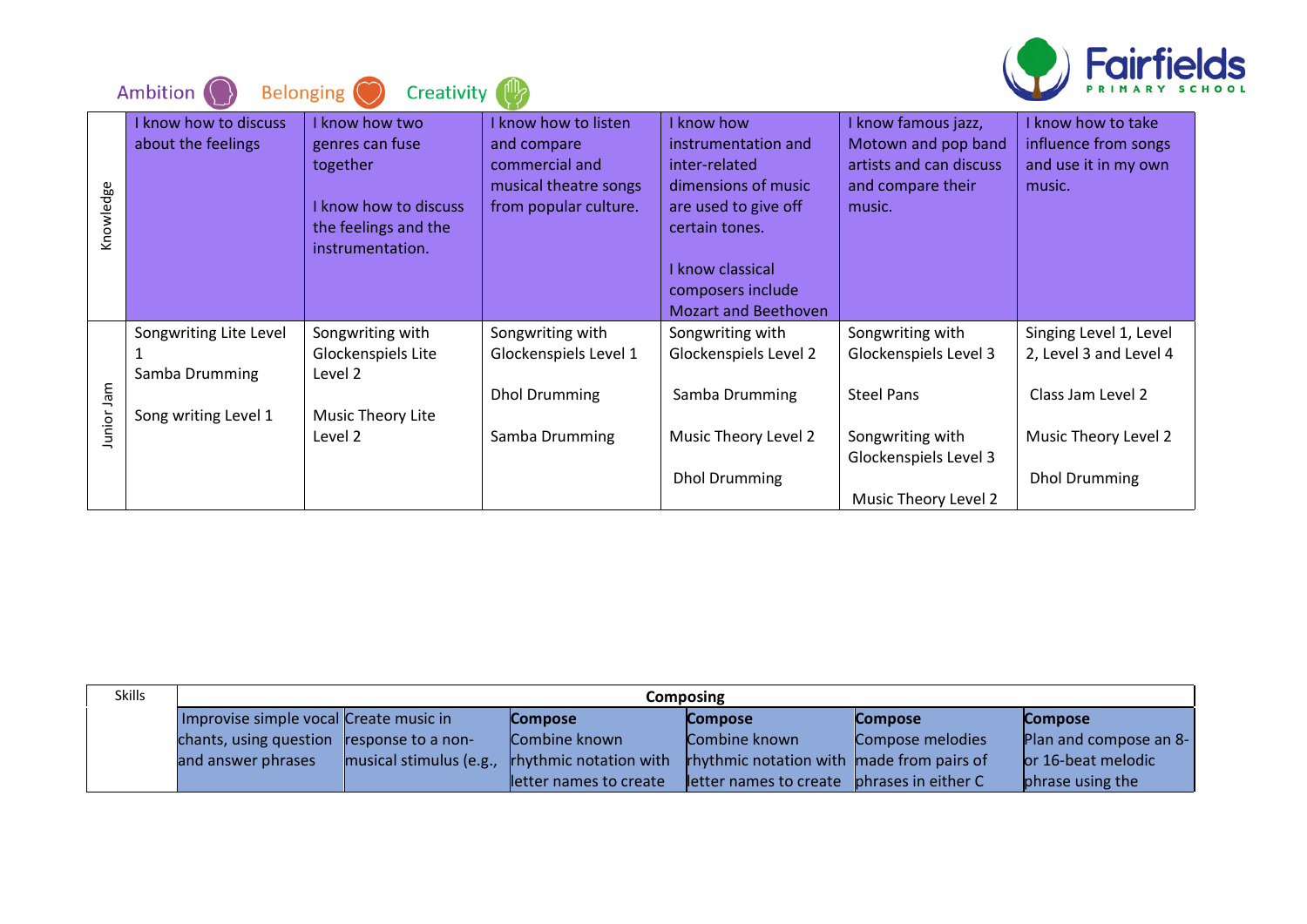



| Create musical sound                       | a storm, a car race or a                   | rising and falling phrases short pentatonic   |                         | major or A minor or a                           | pentatonic scale (e.g., C, |
|--------------------------------------------|--------------------------------------------|-----------------------------------------------|-------------------------|-------------------------------------------------|----------------------------|
| effects and short                          | rocket launch)                             | using just three notes                        | phrases using a limited | key suitable for the                            | $D, E, G, A$ ) and         |
| sequences of sounds in                     |                                            | (do, re and mi).                              | range of five pitches   | instrument chosen.                              | incorporate rhythmic       |
| response to stimuli,                       | Work with a partner to                     |                                               | suitable for the        | These melodies can be                           | variety and interest.      |
| e.g., a rainstorm or a                     | improvise simple                           | Compose song                                  | instruments being       | enhanced with                                   | Play this melody on        |
| train journey. Combine question and answer |                                            | accompaniments on                             | learnt. Sing and play   | rhythmic or chordal                             | available tuned            |
|                                            |                                            |                                               |                         |                                                 |                            |
| to make a story,                           | phrases, to be sung and untuned percussion |                                               | these phrases as self-  | accompaniment.                                  | percussion and/or          |
| choosing and playing                       | played on untuned                          | using known rhythms                           | standing compositions.  |                                                 | orchestral instruments.    |
| classroom instruments                      | percussion, creating a                     | and note values.                              |                         | Working in pairs,                               | Notate this melody.        |
| (e.g., rainmaker) or                       | musical conversation.                      |                                               | Arrange individual      | compose a short                                 |                            |
| sound-makers (e.g.,                        |                                            | Improvise                                     | notation cards of       | ternary piece                                   | Compose melodies           |
| rustling leaves).                          | Use graphic symbols,                       | Become more skilled in                        | known note values       |                                                 | made from pairs of         |
|                                            | dot notation and stick                     | improvising (using                            | (e.g., minim, crotchet, | Use chords to compose phrases in either G       |                            |
| <b>Understand the</b>                      | notation, as                               | voices, tuned and                             | crotchet rest and       | music to evoke a                                | major or E minor or a      |
| difference between                         | appropriate, to keep a                     | untuned percussion and                        | paired quavers) to      | specific atmosphere,                            | key suitable for the       |
| creating a rhythm                          | record of composed                         | instruments played in                         | create sequences of 2-, | mood or environment.                            | instrument.                |
| pattern and a pitch                        | bieces.                                    | wholeclass/group/                             | 3- or 4-beat phrases,   | For example, La Mer by                          |                            |
| pattern.                                   |                                            | individual/instrumental                       | arranged into bars.     | Debussy and The River                           | Compose a ternary          |
|                                            | Use music technology,                      | teaching), inventing                          |                         | Flows In You by Yiruma                          | piece; use available       |
| Recognise how graphic                      | if available, to capture,                  | short 'on-the-spot'                           | Introduce major and     | both evoke images of                            | music software/apps to     |
| notation can represent                     | change and combine                         | responses using a limited minor chords.       |                         | water. Equally, pupils                          | create and record it,      |
| created sounds.                            | sounds.                                    | note range.                                   |                         | might create music to                           | discussing how musical     |
| Explore and invent own                     |                                            |                                               | Improvise               | accompany a silent film contrasts are achieved. |                            |
| symbols, e.g., Graphic                     |                                            | <b>Structure musical ideas</b>                | Improvise on a limited  | or to set a scene in a                          |                            |
| Scores.                                    |                                            | (e.g., using echo or                          | range of pitches on the | play or book.                                   | <b>Improvise</b>           |
|                                            |                                            | question and answer                           | instrument they are     |                                                 | Create music with          |
|                                            |                                            | phrases) to create music now learning, making |                         | Capture and record                              | multiple sections that     |
|                                            |                                            | that has a beginning,                         | use of musical features | creative ideas using any include repetition and |                            |
|                                            |                                            | middle and end. Pupils                        | including smooth        | of: • Graphic Symbols •                         | contrast.                  |
|                                            |                                            | should compose in                             | (legato) and detached   | Rhythm notation and                             |                            |
|                                            |                                            | response to different                         | (staccato).             | time signatures • Staff                         | Use chord changes as       |
|                                            |                                            | stimuli, e.g., stories,                       |                         | notation • Technology                           | part of an improvised      |
|                                            |                                            | verse, images (paintings                      |                         |                                                 | sequence.                  |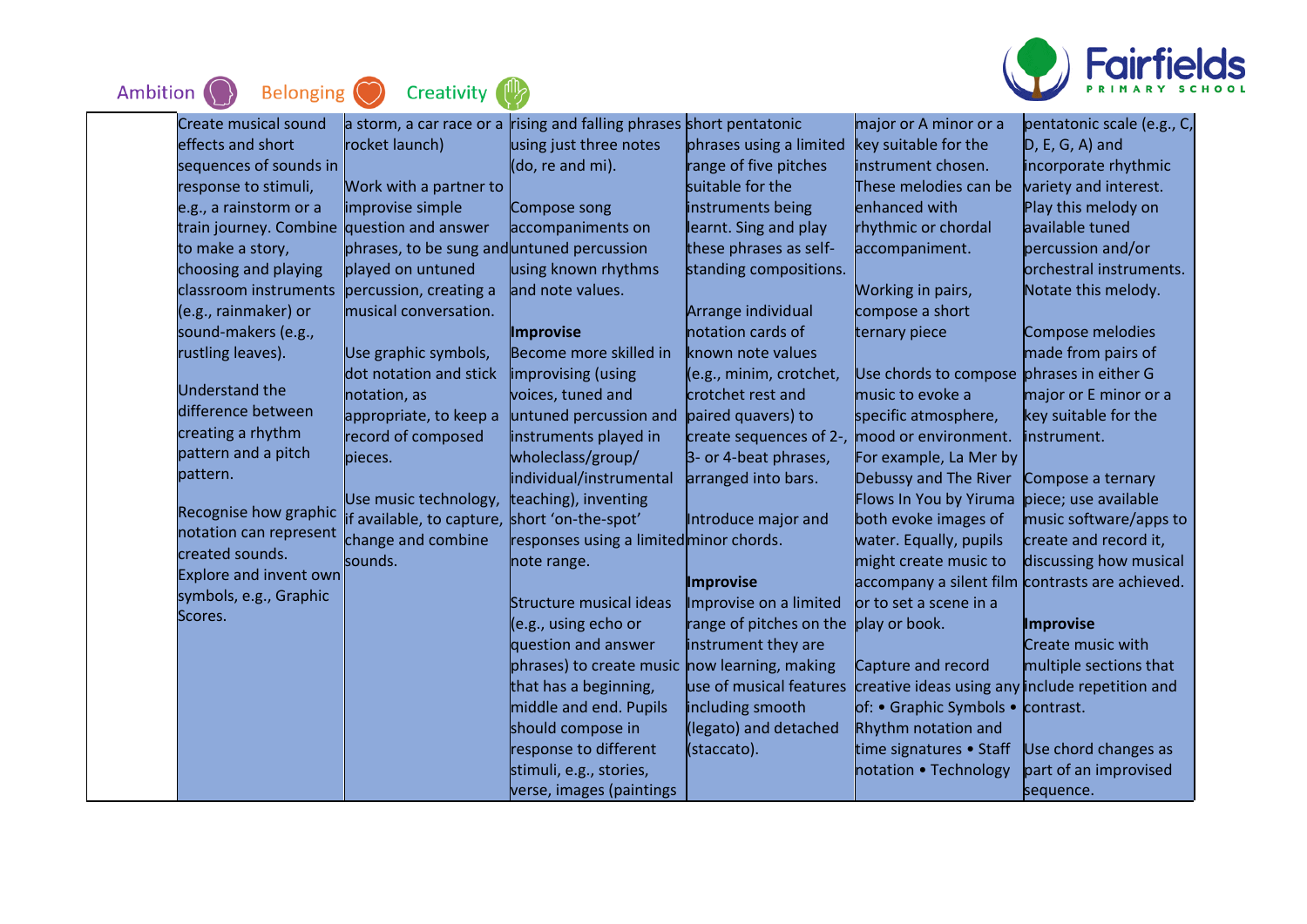| Ambition $\langle \rangle$ | Belonging (O                                  | Creativity (                                |                          |                                                                    |                          | <i><b>Fairfields</b></i> |  |
|----------------------------|-----------------------------------------------|---------------------------------------------|--------------------------|--------------------------------------------------------------------|--------------------------|--------------------------|--|
|                            |                                               |                                             | and photographs) and     | Begin to make                                                      | Improvise                |                          |  |
|                            |                                               |                                             | musical sources.         | compositional decisions Improvise freely over a                    |                          | <b>Extend improvised</b> |  |
|                            |                                               |                                             |                          | about the overall                                                  | drone, developing        | melodies beyond eight    |  |
|                            |                                               |                                             |                          | structure of                                                       | sense of shape and       | beats over a fixed       |  |
|                            |                                               |                                             |                          | improvisations.                                                    | character, using tuned   | groove, creating a       |  |
|                            |                                               |                                             |                          | Continue this process in percussion and melodic satisfying melodic |                          |                          |  |
|                            |                                               |                                             |                          | the composition tasks                                              | instruments.             | shape.                   |  |
|                            |                                               |                                             |                          | below.                                                             |                          |                          |  |
|                            |                                               |                                             |                          |                                                                    | Improvise over a simple  |                          |  |
|                            |                                               |                                             |                          |                                                                    | groove, responding to    |                          |  |
|                            |                                               |                                             |                          |                                                                    | the beat, creating a     |                          |  |
|                            |                                               |                                             |                          |                                                                    | satisfying melodic       |                          |  |
|                            |                                               |                                             |                          |                                                                    | shape; experiment with   |                          |  |
|                            |                                               |                                             |                          |                                                                    | using a wider range of   |                          |  |
|                            |                                               |                                             |                          |                                                                    | dynamics, including      |                          |  |
|                            |                                               |                                             |                          |                                                                    | very loud (fortissimo),  |                          |  |
|                            |                                               |                                             |                          |                                                                    | very quiet (pianissimo), |                          |  |
|                            |                                               |                                             |                          |                                                                    | moderately loud          |                          |  |
|                            |                                               |                                             |                          |                                                                    | (mezzo forte), and       |                          |  |
|                            |                                               |                                             |                          |                                                                    | moderately quiet         |                          |  |
|                            |                                               |                                             |                          |                                                                    | (mezzo piano).           |                          |  |
|                            |                                               |                                             |                          |                                                                    | Continue this process in |                          |  |
|                            |                                               |                                             |                          |                                                                    | the composition tasks    |                          |  |
|                            |                                               |                                             |                          |                                                                    | below.                   |                          |  |
| Knowledge                  | know about call and                           | I know how to                               | I know how to create     | know how to arrange                                                | know how to use very     | know how to compose      |  |
|                            | response as a lyric                           | compose lyrics and                          | their own melodies to a  | those rhythms to                                                   | loud (fortissimo), very  | their music with         |  |
|                            | writing technique.                            | music to range of                           | given chord structure to | accompany the piece.                                               | quiet (pianissimo),      | interesting phrasing and |  |
|                            |                                               | <b>honmusical stimuli</b>                   | compose their own piece  |                                                                    | moderately loud          | using the inter-related  |  |
|                            |                                               | such as stories, photos of twohanded music. |                          |                                                                    | (mezzo forte), and       | dimensions of music.     |  |
|                            | know how to create                            | and videos.                                 |                          | know how to aurally                                                | moderately quiet         |                          |  |
|                            | music to represent<br>different moods as well |                                             | I know how to compose    | identify major and                                                 | (mezzo piano).           | know how a melody        |  |
|                            |                                               | know how to use their their own rhythms on  |                          | minor variations.                                                  |                          | will be given a chordal  |  |
|                            |                                               | own music using                             | untuned percussion to    |                                                                    |                          | accompaniment.           |  |